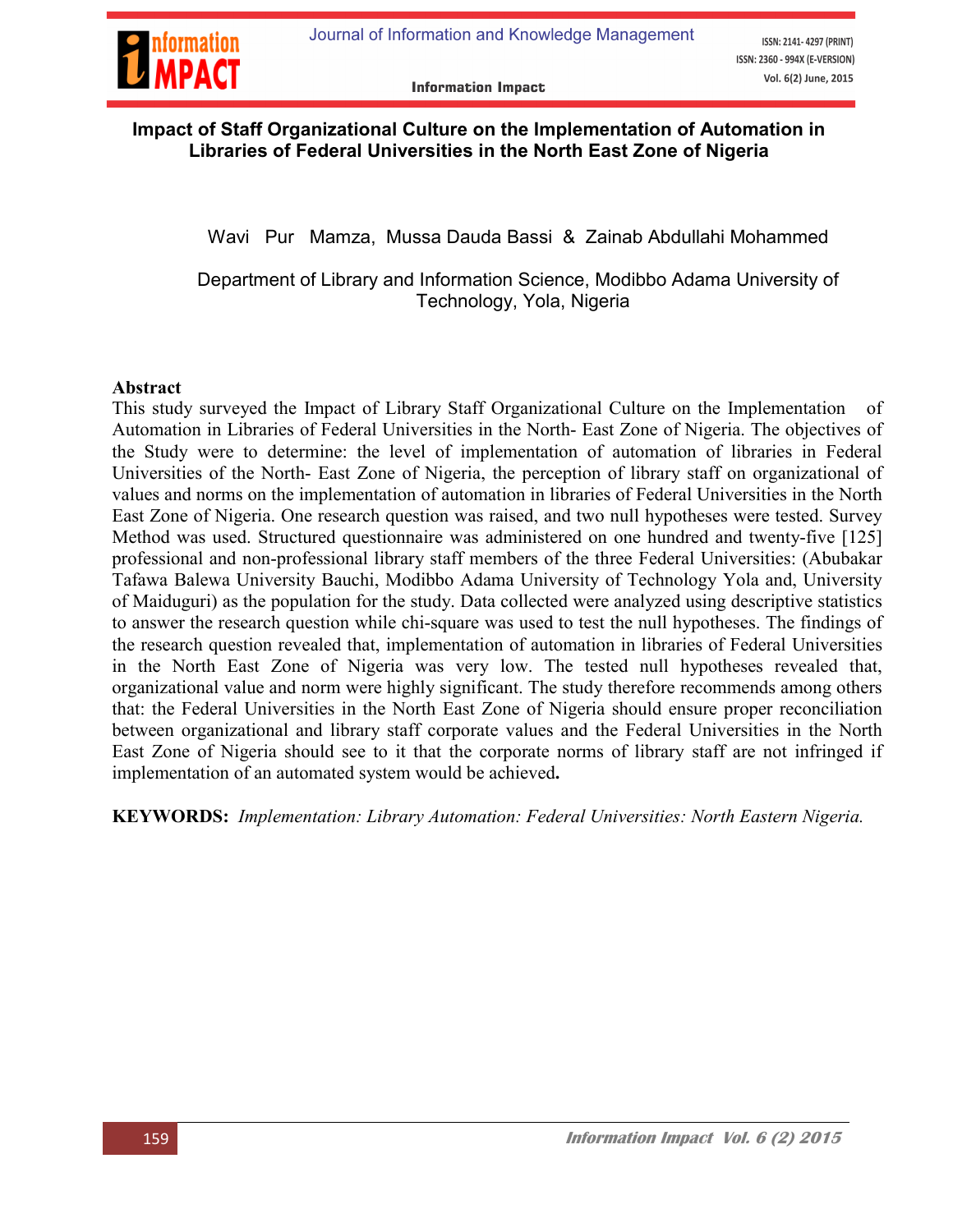### Introduction

The history of university library development in Nigeria dates back to preindependence time when the University of Ibadan and its library was established in 1948. Since independence in 1960s, there has been unrelenting upsurge in the establishment of educational institutions at all levels, especially, university education. It must be realized that university libraries, being integral parts of the universities, generally emerged simultaneously with their parent institutions. Ogunsola (2004) also revealed that the proliferation of universities, despite the economic recession in the country since 1980s, has increased the problems of universities and their libraries so much that now their future seems uncertain.

 Tiamiyu (2000) noted that library automation involves using the computer as a productivity-enhancing tool to perform some or the entire data and informationprocessing task in libraries. Underwood (1990) explained that the concept, implementation of automation is the stage where commitment is made by management to the introduction of new system is expressed in decision to seek a supplier; the conceptual is to become actual. Chin and Berne (1995) opined that, implementation of automation process itself in any organization is an improvement in decision-making process and hence, it is a change. Successful implementation can only be achieved when there is a change in employees' attitudes and patterns of behaviour to the new pattern. Nok (2006) disclosed that schools that have automated their libraries report that students actually check out two to three times more items after automation than they did before automation. Searches are possible for the youngest users and visual search is helpful for remedial learners, and catalog card electronically displayed helps the student know details about materials available on a particular field (Jones 2007).

Ajibola (2000) lamented that; Librarians must appreciate automation because of its ease of use. For example, items can be cataloged using vendorsupplied catalog records. Librarians can circulate items with ease and have an accurate account for each student's activities. Interaction with students is enhanced when the library is automated. Hosting the library to the web, for access wherever teachers, students, and parents have access to a web browser is a wonderful benefit that occurs for little cost and with practically no additional work for the librarian. Networked library software provides for access in each classroom if so desired, as well as via the web for access to the contents of the library beyond the school's walls (Mutula & Mooko, 2008).

The concept "corporate culture" as explained by Schershorn (1993) is a set of common values, attitudes, and behaviours which are perceived as being of the organization- this include ethical standards, flexibility of management, creativity of employees, concern for public welfare, and the need for compliance with the law. Adeyoyin (2006) noted that culture is rooted in deeply held belief and it reflects what has worked in the past. It is a way of sharing beliefs, attitudes, assumptions, and values, which may not have been explicitly articulated. It is a very powerful instrument of change, because, it shapes the way people act and interact and strongly influences how to get thing done.

Corporate culture consists of values. Adeyoyin (2006) noted that, it is a moral dimension that influence beliefs and attitudes of individuals in an organization such as honesty, loyalty, ethical performance, etc. that is, values influence a person's or group's perception of situation or problems and they form the basis of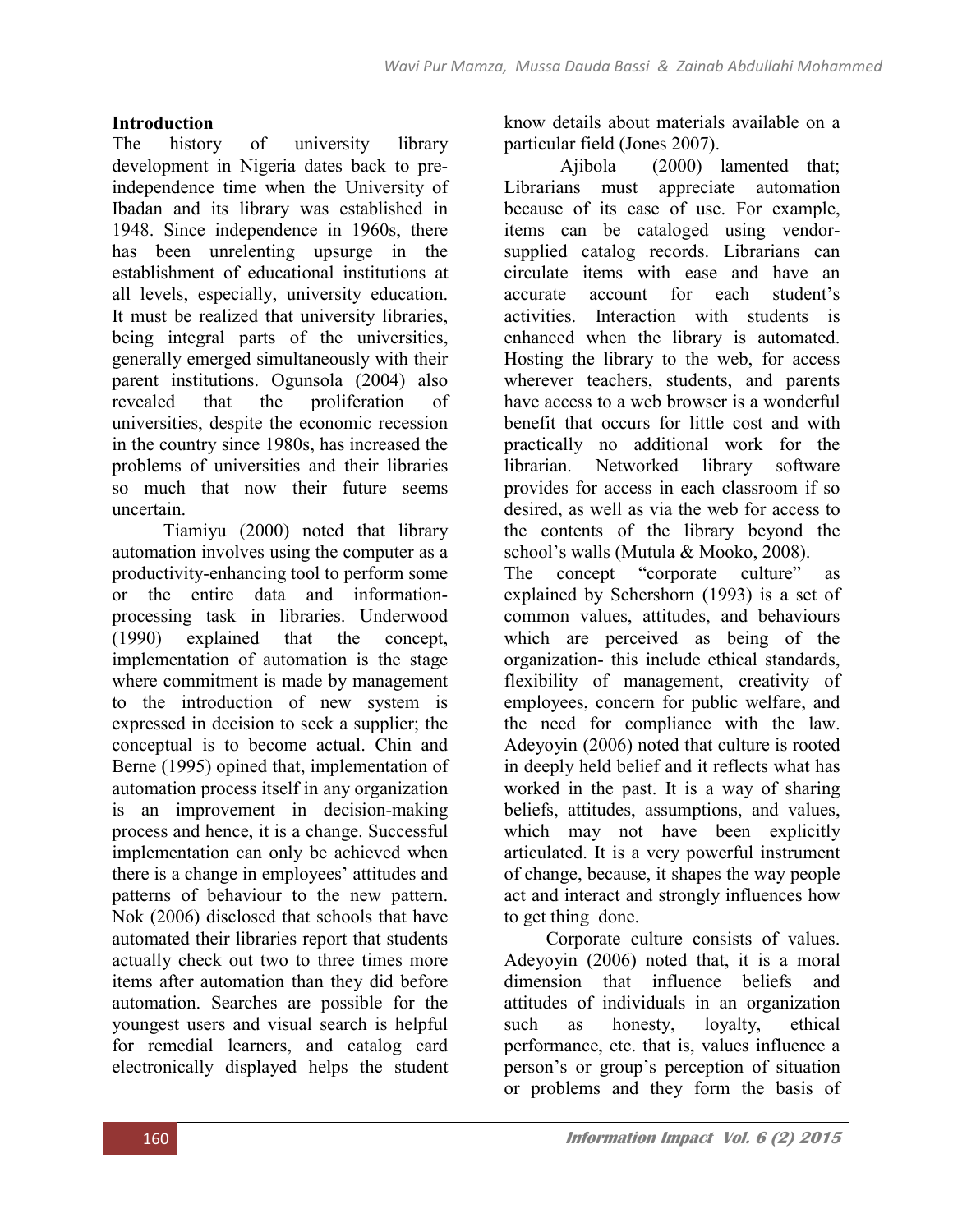human activities as they influence choice, preference, and decision in an organization. Bryson (2004) observed that corporate values are the basis of human activities, which influence choice, preference, and decision. Choice of alternative action among decisions greatly affects the growth of organizations without which, error or even failure may occur in achieving a task as a result of error or wrong choice of action.

Horton and Hunt (1980) defined corporate norms as standards of behaviour that are typical of or accepted within a particular group or society. It is a concept of what is expected to exist; standardized expected ways of feelings and acting where members of the society generally acknowledge and with some deviations, follow more or less perfectly. An organization that has a clear knowledge of what is expected to exist in its workings will not by any means have a problem of achieving a particular task; this applies to the implementation of library automation. Cohen, et al (1995) opined that, corporate culture norms are the cements that hold a group or employees together because they tell members exactly what behaviour is believed desirable to foster the group's goals and maintain its existence.

Previous researchers such as Ogunsola (2004) and Mullins (2004) revealed that, lack of training workshops, employees' survey, assistance with portfolio building, time needed to introduce and consolidate the change required and, the timescales agreed for assessment are some of the reasons responsible for the non-implementation of automation of libraries in Federal Universities of Nigeria. It is envisaged that library staff corporate culture of values is related to implementation of automation in an organization. Cloke and Goldsmith (2002) noted that inability to reach consensus by the library staff on corporate values, leads to organizations' inability to

achieve its implementation plans. It is also assumed that corporate culture of norms of employees can influence change such as implementation of automation in an organization. Fineman, Sims, and Gabriel (2003) revealed that, corporate norms guide employees' actions without which, there will be variation of behaviour in organizations, and it affects implementation of change. It is in recognition of the above-envisaged existing relationship between organizational culture and implementation of automation that prompted the need for this study to determine the impact of organizational culture of value and norm on the implementation of automation in libraries of Federal Universities in the North-East Zone of Nigeria.

## Objectives of the Study

The objectives of the study were to determine:

- 1. The level of implementation of automation of libraries in Federal Universities of the North- East Zone of Nigeria.
- 2. The perception of library staff on the impact of corporate culture of values on the implementation of automation in libraries of Federal Universities of the North-East Zone of Nigeria.
- 3. The perception of library staff on the impact of corporate culture of norms on the implementation of automation in libraries of Federal Universities of the North-East Zone of Nigeria.

## Research Questions

- The study sought to answer the research question, which states that:
- 1. What is the level of implementation of automation of libraries in Federal Universities in the North-East Zone of Nigeria?

# Hypotheses.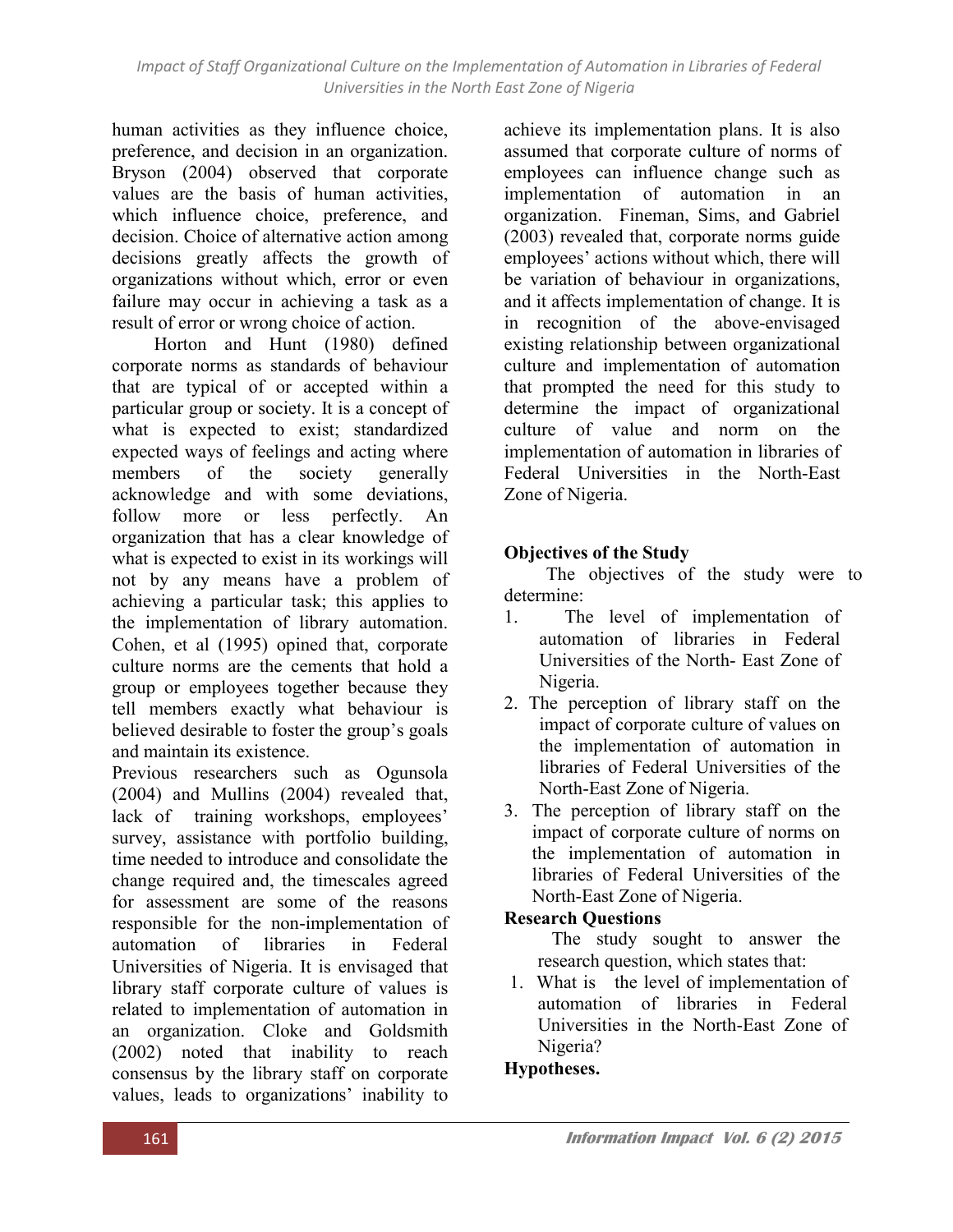- $Ho<sub>1</sub>$ . There is no significant impact of organizational culture of values on the library staff in the implementation of automation in libraries of Federal Universities in the North-East Zone of Nigeria.
- Ho2. There is no significant impact of organizational culture of norms on the library staff in the implementation of automation in libraries of Federal Universities in the North-East Zone of Nigeria.

# Literature Review

Mullins, (2004) pointed out that, effectiveness of implementation of automation is based on the consideration of training workshops, progress meetings, employees' survey, and assistance with portfolio building. The biggest problem for most organizations was the time needed to introduce and consolidate the change required and the timescales agreed for assessment. That even with good planning, circumstances can change, and having made a commitment to be assessed by a certain date, organizations find themselves under pressure to meet the datelines. Undoubtedly, it pays as Peace and Robson (2004) found, not to try and rush it and to set realistic timescales. For this, employees should be given reasons behind the contemplated change; the benefits that will accrue to employees as a result of the change have to be discussed with them. The assumption is that if employee is told what to benefits from change, his resistance to it may decrease.

Adeleye (2005) revealed that corporate value evolves usually overtime and they represent a collective experience of both employees and the managers without which, managers would have to start from the scratch each time they involve in decision-making. Librarianship has strong

corporate values, which may not always fit the changing environment. Demands for access and availability for example, may be frustrated by our desires to preserve and protect materials. Even with interlibrary loan and interlibrary cooperation, there is still a gap in meeting the demands of the library clienteles across the continent, especially in the developing nations of the world. Users are sometimes restricted from accessing some materials because of their sensitive nature and more importantly, the preservation of such materials are for future generations (Gilsdorf, 2007). Similarly, Clampitt (2005) argued that, effective organizations use values to structure information to provide a focused reminder to employees knowing well that, they can pay attention to an infinite array of information ranging from listening to the latest gossip to reading an ever-expanding stream of electronic communication.

Variation of behaviour in an organization has an adverse effect/impact in decision-making. Romani (2004) opined that, a corporate norm expresses what is usually appropriate in an organization as norms indicate to individuals what they must do, links individuals to behaviours. Change in individuals' behaviour in an organization affects their perceptions toward a task. Organizations need to have something to govern their affairs and that is, the corporate norms. Bryson (2004) commended the need for a set of corporate norms that as a service organization, an information service corporate culture should be the set of norms that affect employees' behaviour in areas of clientele/customer service satisfaction, and a concern for equality and innovation in service delivery. Adeyoyin (2006) also stated that, group accepts norms in various degrees, that is, some are accepted completely, others only partially. And so if a norm is broken, members will usually react in some kind of negative ways-with a dirty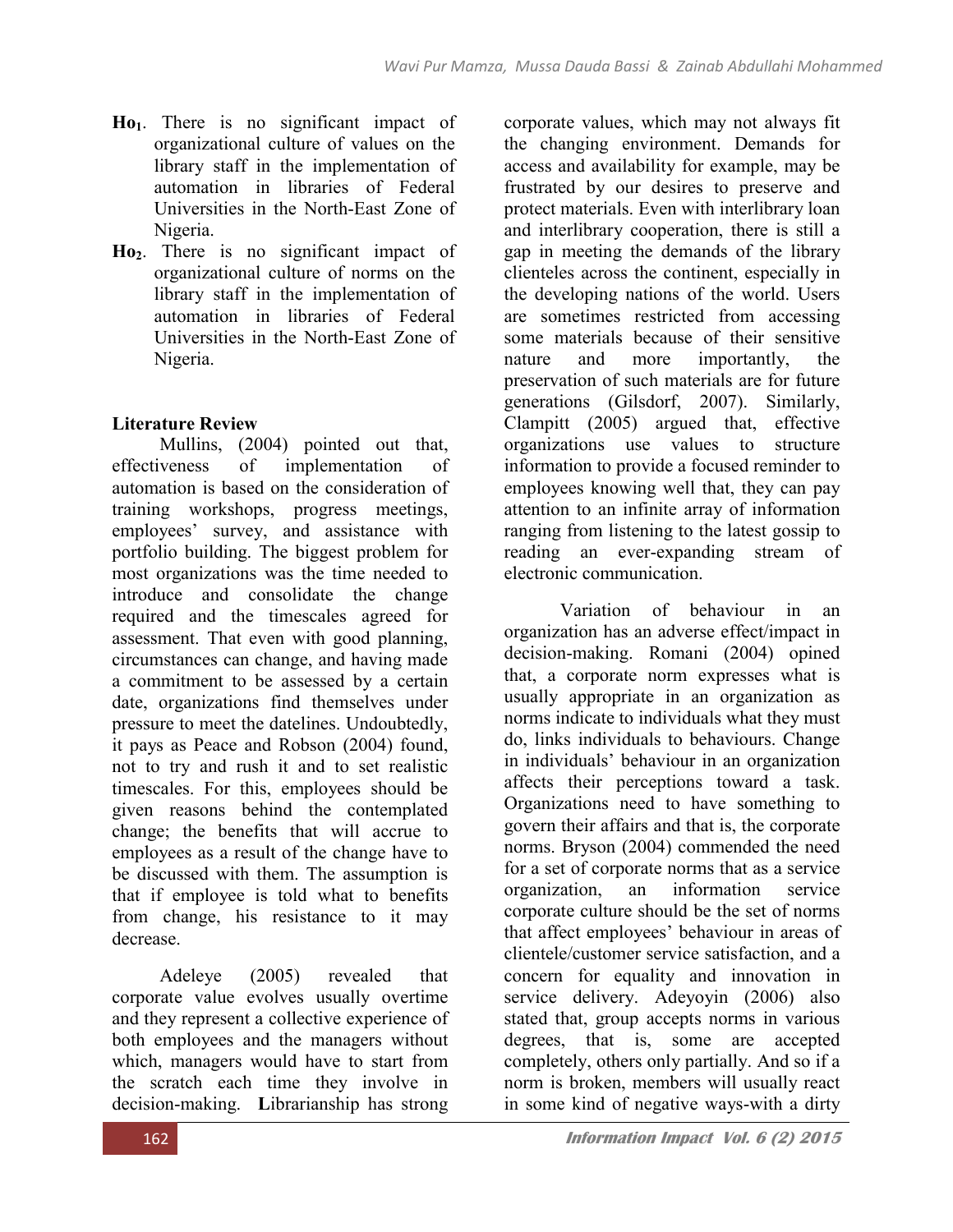look, a sarcastic comments, a joke that has a cutting edge, even a physical punishment, such as a 'friendly' punch on the arm or some other negative responses.

### Methodology

For the purpose of this research, survey method was used as it focuses on people and their opinions, attitudes, motivation and behaviour (Kerlinger 1964). A structured questionnaire was administered on Fifty-six (56) Librarians and sixty-nine (69) nonprofessional library staff totaling a hundred and twenty five (125) from the three libraries in Federal Universities of the North East Zone of Nigeria: Abubakar Tafawa Balewa University Bauchi, Modibbo Adama University of Technology Yola, and University of Maiduguri. Data collected was analyzed using simple percentage to answer

the research question while inferential statistics of Chi-square was used to test the null hypotheses.

#### Findings

Out of the one hundred and twenty-five (125) copies of the questionnaire administered, one hundred and five 105 (95.5%) were adequately filled and found usable to test the null hypotheses. That is,  $25(14.3%)$  from FUTY, 15(23.8%) from ATBU while UNIMAID formed the bulk of the respondents with 65(61.9%). The finding indicated that out of the one hundred and five (105) respondents, majority of them were males scoring 65(61.9%) while  $40(38.1\%)$  respondents were females. Research Question: What is the level of implementation of automation of libraries in Federal Universities in the North-East Zone of Nigeria?

| Table 1: Level of Implementation of Automation in Libraries of Federal Universities in the |  |  |  |
|--------------------------------------------------------------------------------------------|--|--|--|
| <b>North East Zone of Nigeria</b>                                                          |  |  |  |

| <b>Items</b>   |                                                     | <b>Responses</b> |               |                |               |              |  |
|----------------|-----------------------------------------------------|------------------|---------------|----------------|---------------|--------------|--|
|                |                                                     | Yes              | $\frac{6}{9}$ | N <sub>0</sub> | $\frac{6}{9}$ | <b>Total</b> |  |
|                | Availability of ICT facilities<br>in the library    | 94               | 89.5          | 11             | 10.5          | 105(100)     |  |
| 2              | Acquisition of computer literacy                    | 47               | 44.8          | 58             | 55.2          | 105(100)     |  |
| 3              | Availability of software package<br>for library use | 39               | 37.1          | 66             | 62.9          | 105(100)     |  |
| $\overline{4}$ | Connection of library to internet                   | 83               | 79            | 22             | 21            | 105(100)     |  |
| 5              | Automation system coverage in<br>library processes  | 33               | 31.4          | 72             | 68.6          | 105(100)     |  |
|                | Average                                             | 59               | 56.36         | 46             | 43.64         | 105(100)     |  |

The finding revealed that, 94(89.5%) respondents indicated that the libraries had acquired ICT facilities while 83(79%) indicated that their libraries were connected to Internet. However, 58(55.2%) respondents have no computer literacy while 66(62.9%) indicated that there was none availability of software package for library use. Also, 72(68.6%) of the respondents indicated that, none of the libraries use

automation system in carrying out their library processes.

 $Ho<sub>1</sub>$ . There is no significant impact of organizational culture of values on the library staff in the implementation of automation in libraries of Federal Universities in the North-East Zone of Nigeria.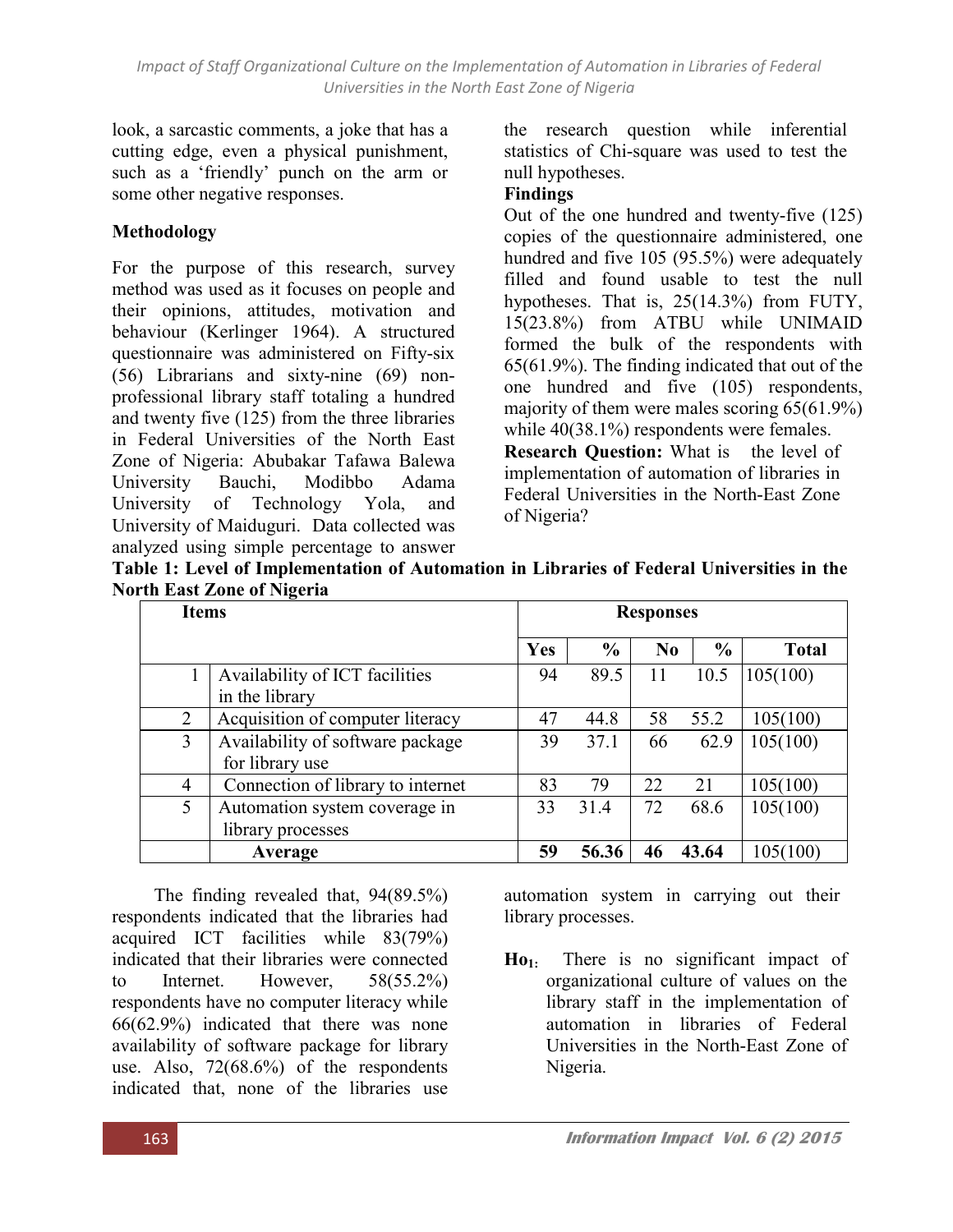| <b>Perceptions on</b><br>corporate culture |                | <b>SA</b> |                | $\mathbf A$ |                | D              |                | <b>SD</b> | <b>Total</b> |
|--------------------------------------------|----------------|-----------|----------------|-------------|----------------|----------------|----------------|-----------|--------------|
|                                            | F <sub>0</sub> | <b>FE</b> | F <sub>0</sub> | <b>FE</b>   | F <sub>0</sub> | FE             | F <sub>0</sub> | FE        |              |
| <b>Cost Benefit</b>                        | 60             | 45        | 4 1            | 53          | $\overline{2}$ | $\overline{4}$ | $\overline{2}$ | 3         | 105          |
| <b>Speed</b>                               | 42             | 45        | 59             | 53          |                | 4              | 3              | 3         | 105          |
| Accuracy                                   | 40             | 45        | 55             | 53          | 6              | 4              | $\overline{4}$ | 3         | 105          |
| <b>Flexibility</b>                         | 40             | 45        | 57             | 53          | 6              | $\overline{4}$ | $\overline{2}$ | 3         | 105          |
| <b>Directness</b>                          | 36             | 45        | 60             | 53          | 5              | $\overline{4}$ | $\overline{4}$ | 3         | 105          |
| <b>Total</b>                               |                | 225       |                | 265         |                | 20             |                | 15        | 525          |

Table 2a: Cross Tabulation of Organizational Culture of *Values* of Observed and Expected Frequencies

Table 2b: 2x4 Chi-square contingency table for the test of the impact of organizational culture of *values* on the library staff in the implementation of automation in libraries of federal universities in the North East Zone of Nigeria

| <b>Options</b>  | <b>SA</b> | A  | D | <b>SD</b> | Total                           | -<br>${\bf X}^2$ | DF | P-value | <b>Decision</b><br>P < 0.05 |
|-----------------|-----------|----|---|-----------|---------------------------------|------------------|----|---------|-----------------------------|
| <b>Observed</b> | 45        | 53 |   | 3         | 105(100)                        | 80.105           |    | 000     |                             |
| <b>Expected</b> | 26.3      |    |   |           | $26.3$   26.3   26.3   105(100) |                  |    |         |                             |

Significant at 0.05 Level Of Significance.

The result in table 2b shows that, the calculated  $x^2$  is 80.105 while the p-value at 0.05 level of significance at 3 degree of freedom is 000. Since the calculated  $x^2$  of 80.105 is greater than the p-value of 000 at 0.05 level of significance with 3 degree of freedom, the null hypothesis which stated that, there is no significant impact of organizational culture of values on the library staff in the implementation of automation in libraries of federal universities in the North East Zone of Nigeria is rejected. This implies that, there is

significant impact of organizational culture of values on the library staff in the implementation of automation in libraries of federal universities in the North-East Zone of Nigeria.

 $Ho<sub>2</sub>$ : There is no significant impact of organizational culture of norms on the library staff in the implementation of automation in libraries of federal universities in the North East zone of Nigeria.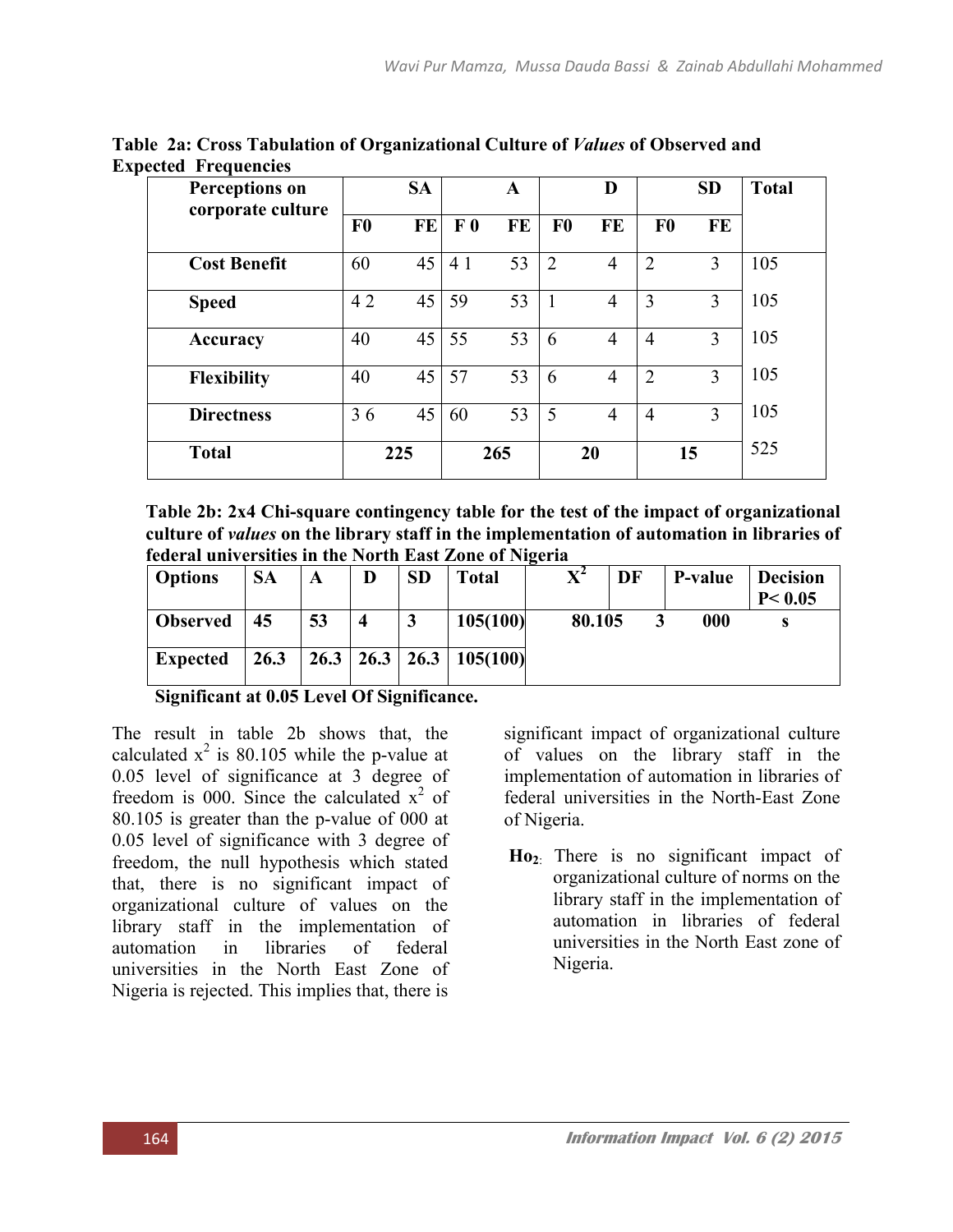| <b>Perceptions</b>      | <b>SA</b>      |    |                | D<br>A    |                |    | <b>SD</b>      |               | <b>Total</b> |
|-------------------------|----------------|----|----------------|-----------|----------------|----|----------------|---------------|--------------|
| on corporate<br>culture | F <sub>0</sub> | FE | F <sub>0</sub> | <b>FE</b> | F <sub>0</sub> | FE | F <sub>0</sub> | FE            |              |
| <b>Friendliness</b>     | 42             | 38 | 50             | 44        | 10             | 16 | $\overline{4}$ |               | 105          |
| Convenience             | 38             | 38 | 47             | 44        | 14             | 16 | 6              | 7             | 105          |
| Familiarity             | 30             | 38 | 42             | 44        | 19             | 16 | 9              | $\mathcal{I}$ | 105          |
| Appearance              | 40             | 38 | 45             | 44        | 17             | 16 | 10             | $\mathcal{I}$ | 105          |
| Compliance              | 37             | 38 | 36             | 44        | 20             | 16 | 6              |               | 105          |
| <b>Total</b>            | 190            |    | 220            |           | 80             |    | 35             |               | 525          |

Table 3a: Cross Tabulation of Organizational Culture of *Norms* of Observed and **Expected Frequencies** 

Table 3b: 2x4 Chi-square contingency table for the test of the impact of organizational culture of *norms* on the library staff in the implementation of automation in libraries of federal universities in the north east zone of Nigeria

| <b>Options</b>           | <b>SA</b> | A    | D                            | <b>SD</b>      | <b>TOTAL</b> | $X^2$  | <b>DF</b>   <b>P-Value</b> Decision | P < 0.05 |
|--------------------------|-----------|------|------------------------------|----------------|--------------|--------|-------------------------------------|----------|
| <b>Observed</b>          | 38        | 44   | 16                           | −              | 105(100)     | 35.381 | 000                                 | S        |
| <b>Expected</b>          | 26.3      | 26.3 | 26.3                         | 26.3           | 105(100)     |        |                                     |          |
| $\cdot$ $\sim$<br>$\sim$ |           |      | $\mathbf{r} \cap \mathbf{r}$ | $\cdot$ $\sim$ |              |        |                                     |          |

Significant at 0.05 Level of Significance.

The result in table 3b shows that, the calculated  $x^2$  is 35.381 while the p-value at 0.05 level of significance at 3 degree of freedom is 000. Since the calculated  $x^2$  of 35.381 is greater than the p-value of 000 at 0.05 level of significance at 3 degree of freedom, the null hypothesis which stated that, there is no significant impact of organizational culture of norms on the library staff in the implementation of automation in libraries of federal universities in the North East Zone of Nigeria is rejected. This implies that, there is significant impact of organizational culture of values on the library staff in the

implementation of automation in libraries of federal universities in the North-East Zone of Nigeria.

## Summary of Findings

 Based on the analysis, the following are the major findings of the study: -

- 1. The level of implementation of automation in libraries of Federal Universities in the North-East Zone of Nigeria was low;
- 2. There was significant impact of organizational culture of values on the library staff in the implementation of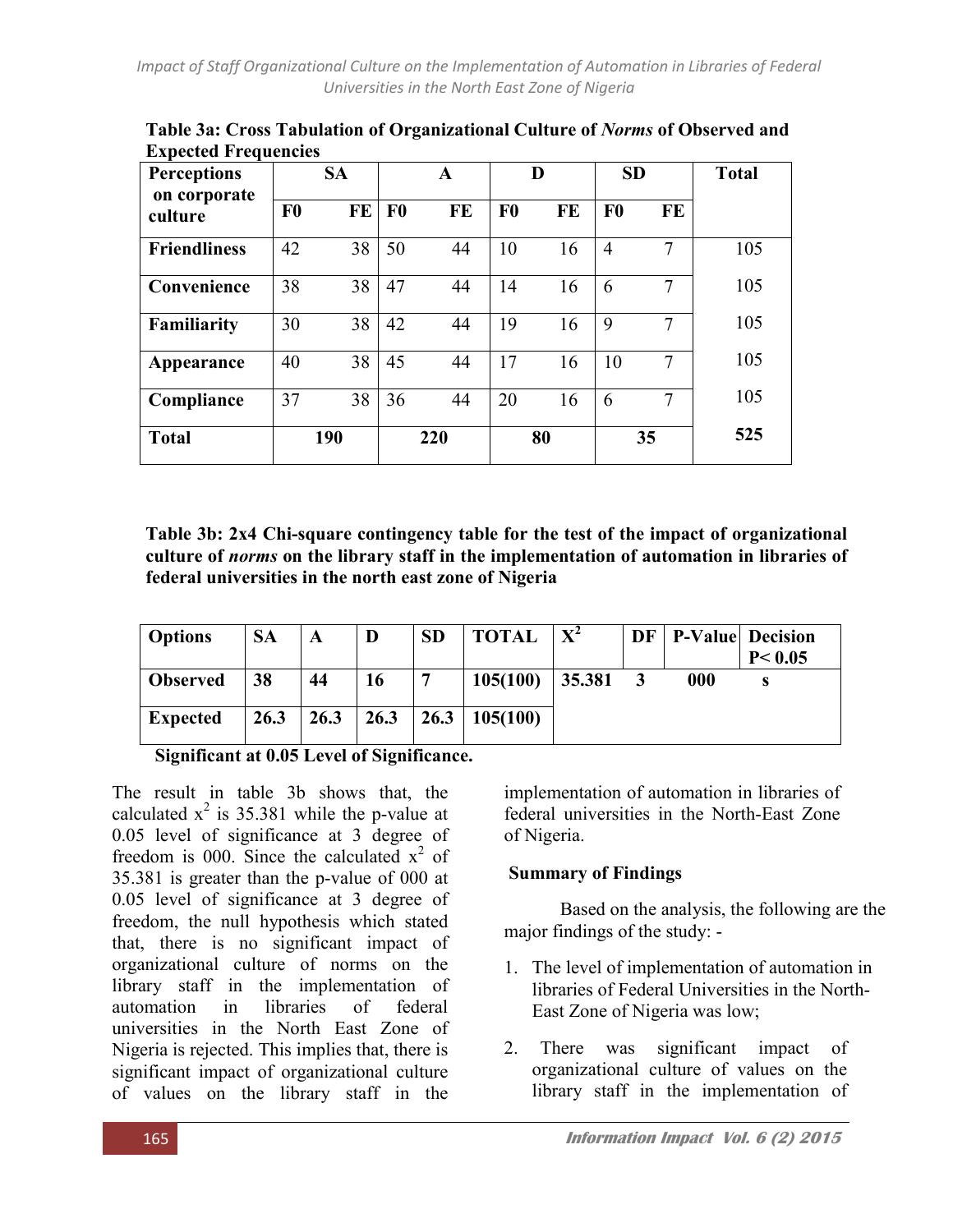automation in libraries of federal universities in the North East Zone of Nigeria,

3. There was significant impact of organizational culture of norms on the library staff in the implementation of automation in libraries of federal universities in the North East Zone of Nigeria.

# **Discussion**

The low level of implementation of automation in all the libraries is a pointer to the fact that, there are problems bedeviling the implementation of automation in the affected libraries. Although, there were commendable efforts toward acquiring ICT facilities, it was also affirmed that the libraries had been connected to the internet. Some of the reasons uncovered as responsible for non implementation of automation include: low level of computer literacy and poor planning as the libraries had no software package to use. This is in line with Nok (2006) who suggested that, the introduction of an automated system into a library or an information service with no prior experience of the use of computers would have a major impact on staff and would constitute a serious experience.

Value has significant effect on the library staff in the implementation of automation in libraries of Federal Universities in the North East Zone of Nigeria. The existence of wide gap revealed between the calculated values clearly explains that, the cost benefit, speed, flexibility, and accuracy of an automated system were inadequately sounded to the understanding of both professional and nonprofessional library staff of the universities. This finding is in agreement with Mullins (2004) who noted that, when all members of an organization are not conversant with the organization's values, employees would have

problems in organizing themselves whether in participation during decision- making or<br>in actualizing conceptions during in actualizing conceptions during implementation processes. That the, valuebased relationships have to be strengthened by recognizing and encouraging behaviour that upholds their values.

The significance of norms on library staff in the implementation of automation in libraries of federal universities in the North East Zone of Nigeria is alarming. This implies that friendliness, compliance, and familiarity of an automation system were not properly acknowledged and accepted by the employees of federal universities of the North East zone of Nigeria and, this has greatly affected the implementation of automation in the respective libraries. This finding is in agreement with the views of Lewin's ((1951) 'behaviour modification model' that in order to effect change in an organization, those forces (corporate culture values and norms of the library staff) which maintain behaviours in its present forms against the new change, must be reduced through adequate awareness such as seminars, lectures, conferences, and induction courses. The inability of the libraries concerned with regard to creating awareness on the capabilities of ICT for information storage, processing and retrieval to their employees has created a vacuum for not accepting the positive action/change.

# Conclusion

The universal acceptance that the world is becoming a global village is un-debatable, as this depends upon information and communication technology (ICT) as evidenced by the big role it is playing. Library Automation and Internet services have become the major shareholders in information handling that had softened librarian's work with high output. Developed and Developing nations are deriving tremendous advantages from this technology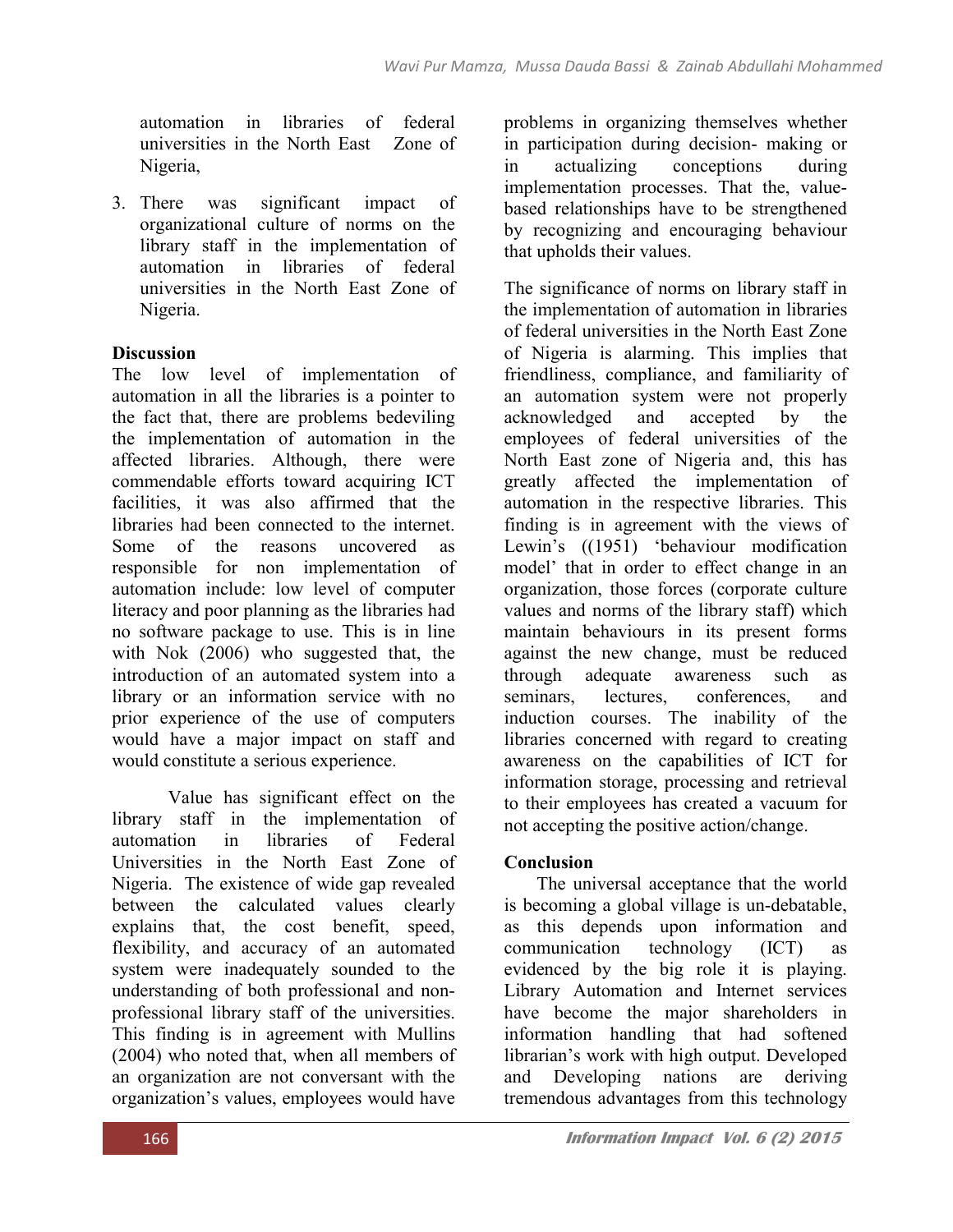*Impact of Staff Organizational Culture on the Implementation of Automation in Libraries of Federal Universities in the North East Zone of Nigeria*

for updating the knowledge of their researchers and scientists as can be seen in communication, business, education, health, manufacturing, etc, with instant and up-todate information. However, the finding revealed that implementation of automation in the libraries studied was very low while the effects of corporate culture of values and norms were highly significant. This failure may not be unconnected with lack of proper planning and non involvement of staff by the management in effecting the new change.

#### Recommendations

Based on the findings of this research, the following recommendations were made:

- 1. The Federal Universities in the North East Zone of Nigeria should ensure proper planning of implementation of automation processes such that, vital areas such as staff training (computer literacy), selection of programmes such as software packages for library use, etc. are seriously considered;
- 2. The Federal Universities in the North East Zone of Nigeria should ensure proper reconciliation between organizational and library staff corporate values.
- 3. The Federal Universities in the North East Zone of Nigeria should see to it that the corporate norms of library staff are not infringed upon if implementation of an automated system would be achieved.

#### **References**

Adeleye, A. (2005). *Management*. Kaduna, Nigeria: Apani publications.

Adeyoyin, S. O. (2006). *Managing the Library's Corporate Culture for Organizational Efficiency,* 

*Productivity, and Enhanced Service.* Ibadan: World Information Service.

- Ajibola, B. (2000). Computer Communication*.* In Ajibola, B. and Tiamiyu, M. (Ed). *Library Automation for the Information Age* (pp. 114-123). Ibadan: Center for leveraging information for productivity.
- Bryson, J. O. (2004)*. Effective library and Information Center Management: Information Policies (2nd ed*). Oxford: Butterworth.
- Chin, L. and Berne, K. (1995). *General Strategies for Effective Changes in Human System.* New York: Holt, Rinehart &Winston, Inc
- Clampitt, P. G. (2005). *Communicating for Managerial Effectiveness* (3<sup>rd</sup> ed) London: SAGE Publications.
- Cloke, K., and Goldsmith, J. (2003). *The End of Management and Rise of Organizational Democracy*. New York: Prentice Hall.
- Cohen, L. R. (1995). *Effective Behaviour in Organization: Cases, Concepts, and Students Experience (6th ed)*. Boston: McGraw Hill & Irwin.
- Fineman, S., Sims, D and, Gabriel P. (2003). *Organizing and Organization (2nd ed). London*: SAGE Publication.
- Gilsdorf, J. W. (2007). *Organizational Culture: Managing Change*. London: Longman.
- Horton, P.B. and Hunt, C. L. (1980). *Sociology: International Students*   $Edition$  (5<sup>th</sup> ed). Michigan: McGraw-hill Book Company.